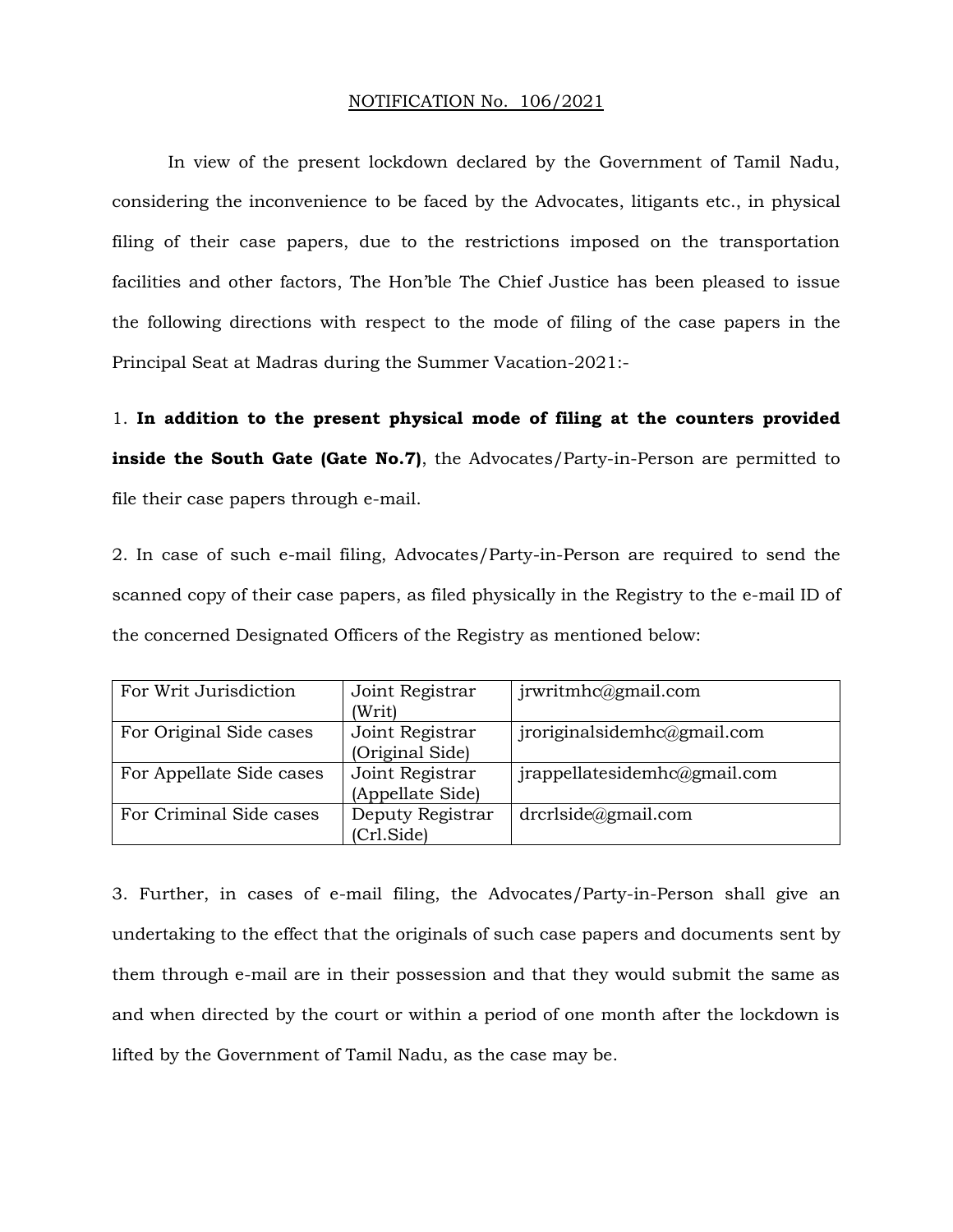4. Further, the Advocates are also required to send the scanned copy of the Vakalath along with their case papers to the e-mail ID of the concerned Designated Officers mentioned above and shall also give an undertaking to the effect that the original Vakalath sent by them through e-mail are in their possession and that they would submit the same as and when directed by the court or within a period of one month after the lockdown is lifted by the Government of Tamil Nadu, as the case may be.

5. The Court fee and other charges, if payable to the Petition/Application/Appeal etc., so filed, shall be remitted through E-stamping facility by utilizing the services of STOCK HOLDING CORPORATION OF INDIA LIMITED (SHCIL) in URL – [https://121.241.45.21/estamp\\_CFS\\_home.html](https://121.241.45.21/estamp_CFS_home.html) through on-line mode or otherwise and the scanned acknowledgement receipt for the said remittance shall be sent along with the copy of such Petition/Application/Appeal etc.

6. Advocates/Party-in-Person are hereby required to send the case papers through e-mail to the designated e-mail IDs' from 10.00 a.m. to 01.30 p.m. on filing days i.e., Monday & Tuesday during Summer Vacation 2021. The e-mails received after the time specified shall not be entertained.

7. On scrutiny of such case papers, only if the same are found in order, the case number will be assigned.

8. If the case papers so filed by the Advocates/Party-in-Person are found to be defective for numbering, the particulars of defects for rectification and representation will be intimated from the e-mail ID of the concerned Designated Officers of the Registry mentioned above, to the e-mail ID given by the Advocates/Party-in-Person.